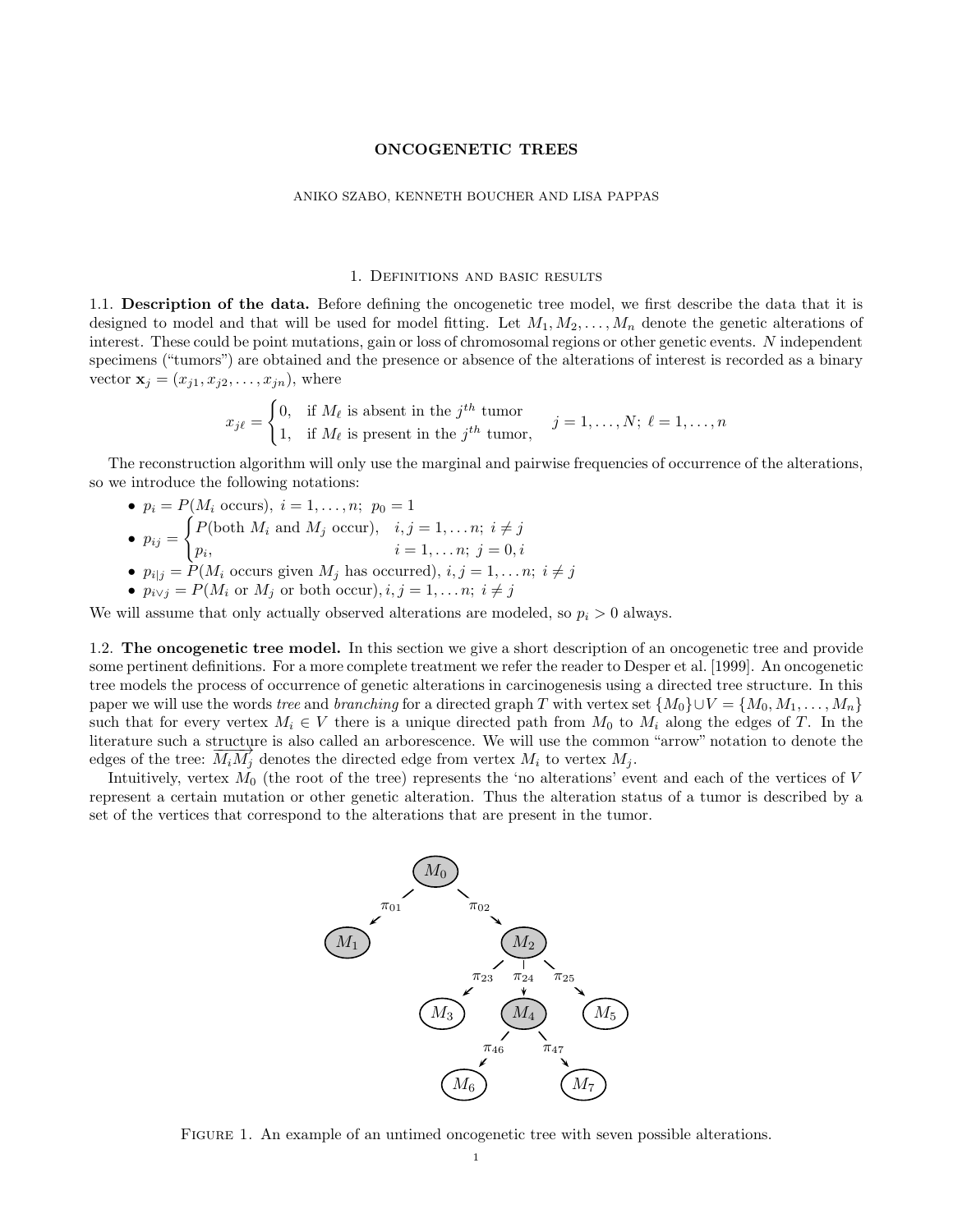#### 2 A. SZABO

First we give an intuitive description of the oncogenetic tree using a simple example given in Figure 1; here  $M_1, M_2, \ldots, M_7$  represent hypothetical alterations of interest. The development of a tumor according to this tree could be the following: the tumor starts as  $\{M_0\}$ , that is none of the alterations have occurred. Now the events  $M_1$  and  $M_2$  can occur, and their appearance is independent of each other, that is the occurrence of one of them does not change the probability of occurrence for the other one. Suppose  $M_2$  has occurred and so the status of the tumor becomes  $\{M_0, M_2\}$ . Now in addition to  $M_1$ , the alterations  $M_3$ ,  $M_4$  and  $M_5$  can also occur, so the tumor can move to the status  $\{M_0, M_1, M_2\}$ ,  $\{M_0, M_2, M_3\}$ ,  $\{M_0, M_2, M_4\}$  or  $\{M_0, M_2, M_5\}$  and so on. The observed status of the tumor depends on the time of the observation. The values  $\pi_{ij}$  on the edges are the probabilities of transition along the given edge by the time of observation. These values allow to find the model-based probability of observing any combination of the alterations in a tumor; for example, the probability of the set highlighted with grey is  $P(\{M_0, M_1, M_2, M_4\}) = \pi_{01}\pi_{02}\pi_{24}(1 - \pi_{23})(1 - \pi_{25})(1 - \pi_{46})(1 - \pi_{47})$  and  $P(\{M_0, M_4\}) = 0$  as according to the tree  $M_2$  had to occur before  $M_4$  could. This intuitive description is formalized by the following definitions:

**Definition 1.** A pure untimed oncogenetic tree is a tree T with a probability  $\pi(e)$  attached to each edge e. This tree generates observations on mutation presence/absence the following way: each edge e is independently retained with probability  $\pi(e)$ ; the set of vertices that are still reachable from  $M_0$  gives the set of the observed genetic alterations.

A somewhat more realistic model incorporates the progression of time.

**Definition 2.** A pure timed oncogenetic tree is a tree T with a rate  $\lambda(e)$  attached to each edge and an observationtime distribution  $\varphi$  on  $\mathbb{R}^+$ . This tree generates observations on mutation presence/absence the following way: first the time of observation  $\tau$  is drawn from  $\varphi$  and the transition time along each edge e is drawn independently from an exponential distribution with rate  $\lambda(e)$ . The set of vertices that are reachable from  $M_0$  along a path for which the sum of transition times is less than  $\tau$  gives the set of the observed genetic alterations.

While the above definition of an oncogenetic tree gives a clearly interpretable model for the process of occurrence of genetic events during carcinogenesis, real data never quite follows prescribed models. Thus before a tree model can be fitted, an error structure describing the character of random deviations from the model has to be defined. There are several sources of errors in the context of this model. Some of the observations  $x_{i\ell}$  might be incorrect due to the imperfection of the detection technology or the spatial heterogeneity of the tumor. A more fundamental source of "errors" is the truly random occurrence of genetic alteration unrelated to the causal process of carcinogenesis. The error model introduced by Szabo and Boucher [2002] suggests combining the possible errors regardless of their source into two basic types: false positives and false negatives, and base the error model on the probabilities of occurrence of these errors.

### Error model

- The tumor develops according to the pure oncogenetic tree model
- The presence/absence of each alteration is independently measured
- If the alteration is present it is not observed with probability  $\epsilon_-\,$ . If the alteration is absent it is observed with probability  $\epsilon_{+}$ .

## 2. Reconstruction

The main goal of the analysis is the reconstruction of the topology of the oncogenetic tree  $T$ ; the estimation of the edge transition probabilities and error probabilities is of secondary importance. First we will concentrate on the conceptual aspects of reconstruction and assume that there is no sampling error (the sample size  $N \to \infty$ ). One of the main results of the theory of oncogenetic trees is the Reconstruction Algorithm given in Figure 2 that provides an explicit construction method for T [Szabo and Boucher, 2002]. This algorithm takes a greedy bottom-up approach: it assigns the parent of each node by finding the maximum-weight in-edge starting from the leaves.